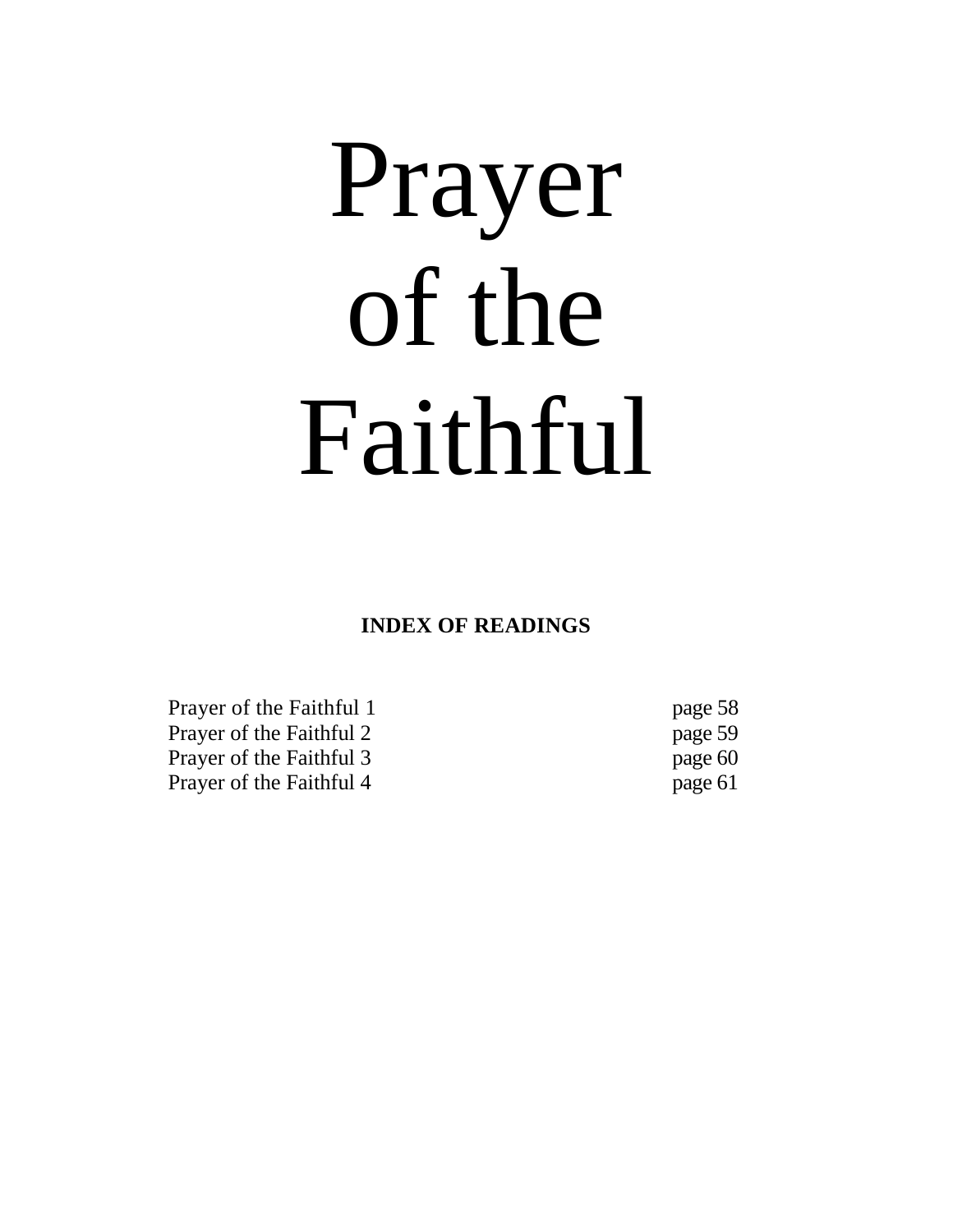## PRAYER OF THE FAITHFUL 1

## PRESIDER: Gracious God,

you raised Jesus from the dead, with confidence we ask you to hear our prayer:

#### READER: Our Response is: **Gracious God, Hear our Prayer**.

For N<sub>ndo</sub> who in Baptism was given the pledge of Eternal Life, that he/she now be admitted to the company of the saints, we pray...

For N\_\_\_\_who ate the Body of Christ, the Bread of Life, that he/she may enjoy the vision of God, we pray...

For the family and friends of N\_\_\_\_that they may be consoled in their grief by Christ who wept at the death of his friend Lazarus, we pray...

For all of us assembled here to worship God in faith, that we may be gathered together in God's kingdom, we pray...

PRESIDER: God, our shelter and our strength,

you listen in love to the cry of your people; hear the prayers we offer. Receive your son/daughter into your Sacred Presence and comfort his/her family in this time of grief. We pray this in Jesus' name.

Amen.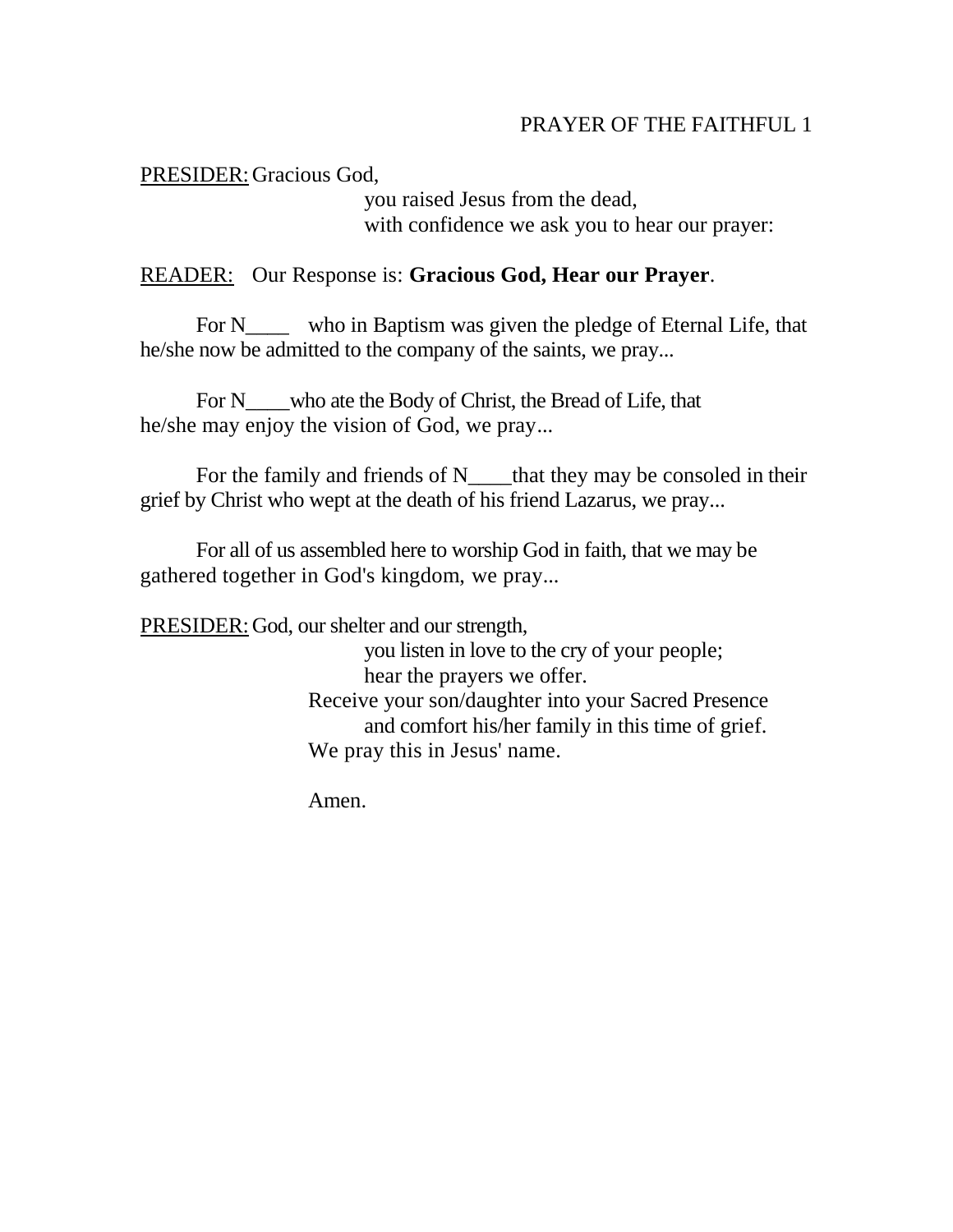## PRAYER OF THE FAITHFUL 2

PRESIDER: My dear friends,

let us join with one another in praying to God, for N<sub>j</sub>, for the Church, for peace in the world, and for ourselves.

#### READER: Our Response is: **Merciful God, hear our prayer.**

For all Christians, that we may live the Gospel and express in action what we profess, we pray...

For N\_\_\_\_that God may receive him/her into the joy of all the saints, we pray...

For the family and friends of N\_\_\_\_who mourn his/her death, that they may receive God's strength and consolation, we pray...

For our families and friends who have departed this life, that they may rest in the light and peace of God's kingdom, we pray...

PRESIDER: O God, Creator and redeemer of all the faithful, hear our prayers for those we love. Grant them the pardon they have always desired.

We ask this through Jesus, the Christ. Amen.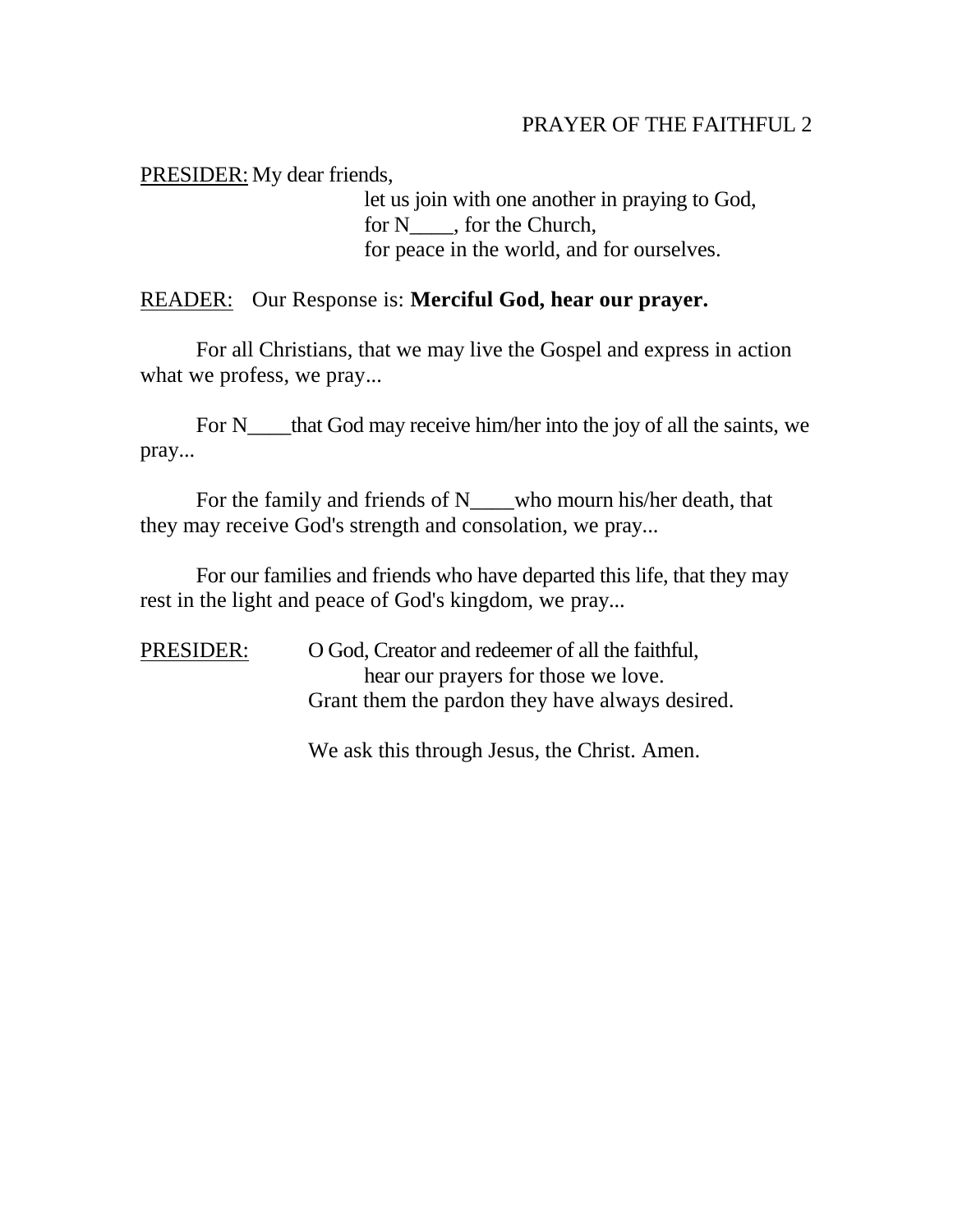PRESIDER: Brothers and sisters, Jesus Christ is risen from the dead and sits at the right hand of God, interceding for us. Confident that God hears all who trust in Christ Jesus, let us join our prayers to His.

## READER: Our response is: **Loving God, hear our prayer**.

In Baptism, (N) \_\_\_\_\_\_received the Light of Christ. Scatter the darkness now and lead him/ her over the waters of death, we pray...

Our brother/sister (N)\_\_\_was nourished at the table of the Savior. Welcome him/her into the halls of the heavenly banquet, we pray...

Many friends and members of our families have gone before us in death. Grant them a place in your eternal kingdom of peace, we pray...

The family and friends of (N) seek comfort and consolation. Heal their pain; dispel the darkness and doubt that comes from grief, we pray...

PRESIDER: Loving God, giver of peace and healer of souls, hear the prayers of our Savior Jesus Christ and the voices of your people, whose lives were redeemed by the blood of the Lamb.

We ask this through Jesus the Christ. Amen.